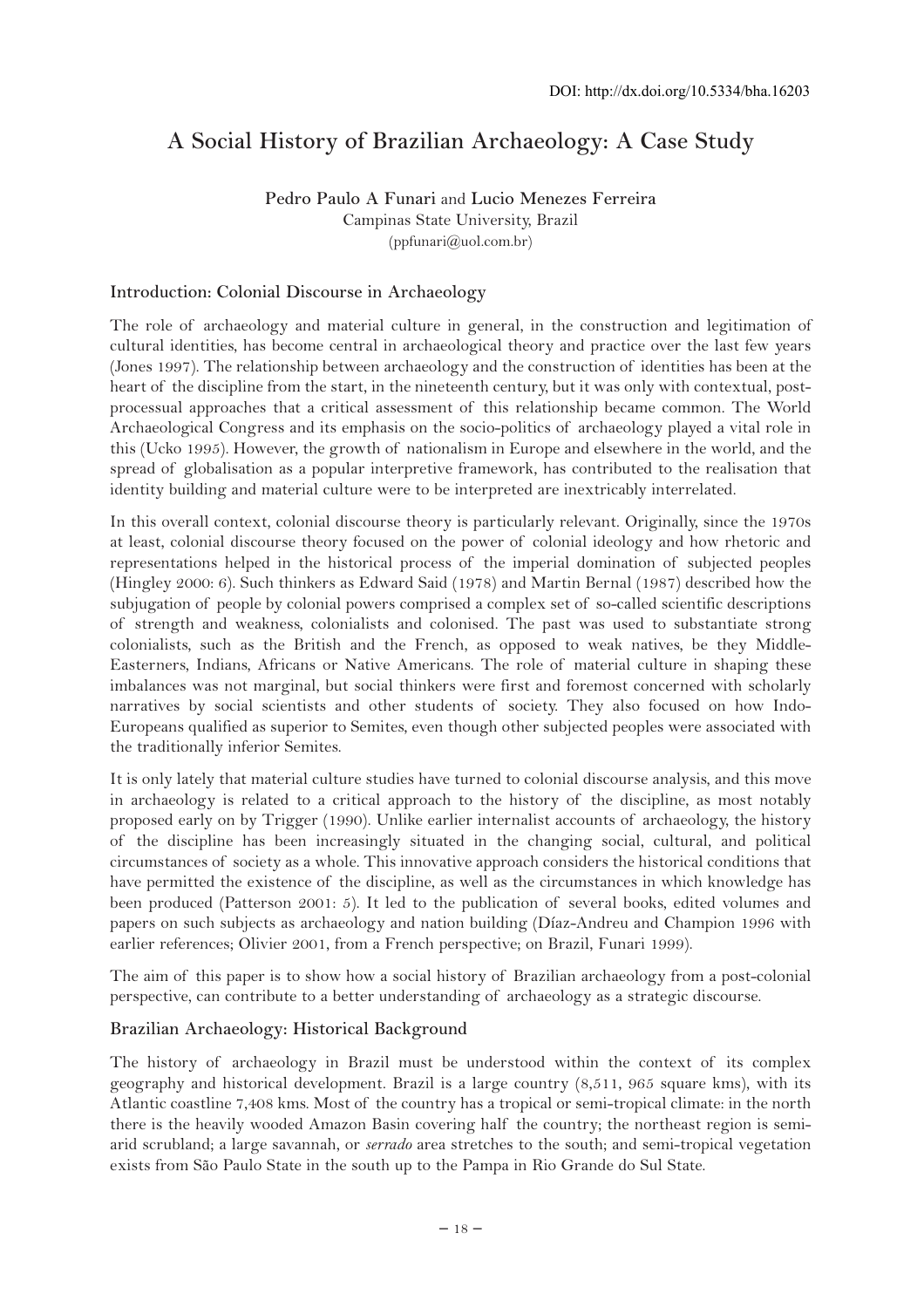During the first four hundred years of European colonization, slavery dominated the lives of indigenous natives, Africans, and people of mixed race, until emancipation in 1888. Even after emancipation social inequalities continued, resulting in one of the most unequal social structures in the world. Income distribution is a good indicator of social injustice, and the majority of people in Brazil earn a modest proportion of the national income, while a minority are affluent. Brazil had a GNP worth US\$ 789.4 billion in 1999, and with a population of 163.8 million, its GDP was US\$ 4820 per head of population. However, the 10 percent of Brazilians who are the richest section of the community get 47 percent of the gross domestic product, while the poorest 10 percent receive only 0.8 percent (Funari 1999a: 22).

Brazil has the tenth largest economy in the world, but the richest 20% of Brazilians earn 32 times more than the poorest 20%. All of those looked upon as expendable, such as natives and landless peasants are socially marginalised, and several minorities also experience discrimination (Funari 2000: 182). Other forms of slavery are still practiced, exploitation is endemic and social injustice and violence are unchallenged. Even today, the Air Force Minister, Brigadier Walter Werner Bräuer, praises Hitler as 'a great leader' (Funari 2002, with earlier references). Brazilians and foreigners alike describe Brazil as 'Belindia', a small affluent Belgium within a large and poor India.

During the colonial period (1500–1822), there were few references in written sources to archaeological sites. The evidence provided by such documents, including drawings and paintings, must be interpreted with reference to their social context, as they were generally biased against Native Americans, Africans and poor people. The Brazilian Empire (1822–1889) witnessed the beginning of archaeological activities, with the arrival of Peter Wilhelm Lund in 1825, who established a palaeontological laboratory in Lagoa Santa, a village in Minas Gerais Province, where he found human and animal fossils. Between 1834 and 1844 Lund surveyed some eight hundred caves and collected a great amount of material, especially extinct fauna. In the 1870s the Imperial Museum in Rio de Janeiro became active in archaeological research, thanks to Charles Wiener and his pioneering studies of shell-mounds material. The Canadian Charles Friedrich Hartt, and Brazilians Ferreira Penna and Barbosa Rodrigues explored the Amazon Basin, from the 1870s to the 1890s. Carl Rath studied shell middens, known by the local Tupi name *sambaqui*, while the museum director, Ladislau Neto, was the first Brazilian to explicitly write about archaeology as such. Archaeology was also carried out by the Brazilian Geographical and Historical Institute (IHGB) and published regularly in its journal, *'Revista do IHGB'*. All these activities were largely due to Emperor Peter the Second and his enlightened approach to scholarship. Isolated archaeological research was carried out also in the south of Brazil, and published from the 1870s in Germany, and in Rio Grande do Sul Province.

The early republican period (1889–1920s) experienced a weakening of archaeological scholarship in the country. During the nineteenth century archaeological scholars kept in touch with what was going on in the international academic world. Ladislau Neto regularly exchanged letters with the leading French intellectual Ernest Renan and the contacts with foreign experts were regarded as important. The shift of the cultural center of Brazil from the royal court in Rio de Janeiro, to the new coffee producing elite in São Paulo, helps to explain the new 'inward looking' aspects of archaeology, even though paradoxically, the field was dominated by foreigners. Museum directors became the main participants in archaeology, like the Swiss Emil Goeldi at Belém, where he was in charge of the Museu Paraense (later named after him 'Museu Emílio Goeldi') and Hermann von Ihering, director of the Paulista Museum, in São Paulo, from 1895 to 1916. Von Ihering was out of touch with modern research abroad, and opposed the idea that shell mounds were evidence of prehistoric human settlements. However, Teodoro Sampaio, another leading scholar in Brazilian archaeology during the 1910s and early 1920s, contrary to what academics were proposing abroad, believed wholeheartedly that rock scratches should be interpreted as hieroglyphic writing.

Between the 1920s and the 1940s important political, social and cultural changes occurred in Brazil. Modernism and, later, Fascist and communist ideologies resulted in the democatisation of intellectual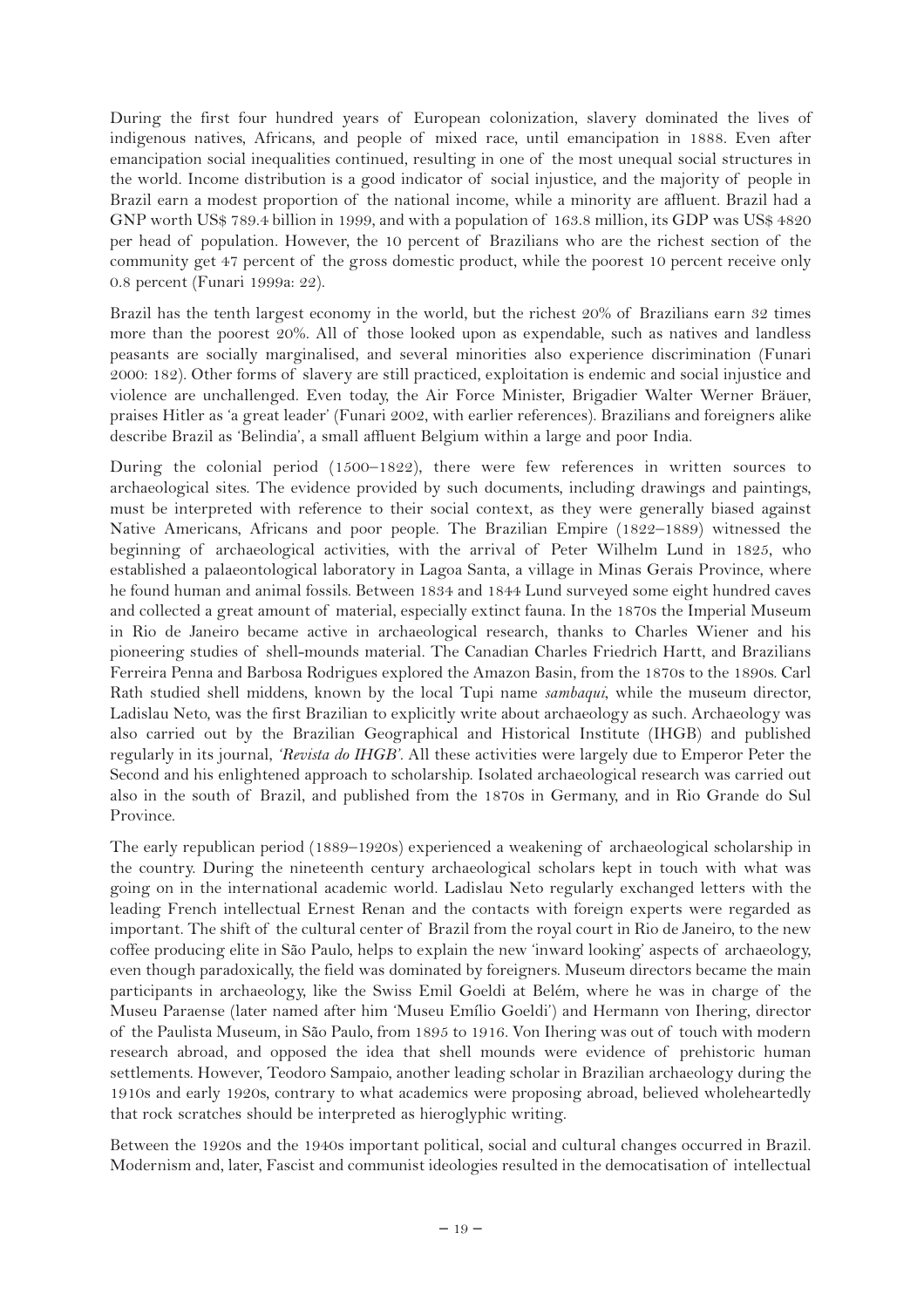discourse. Accordingly, there were two new developments during this period: the beginning of the study of artifact collections and the publication of the first archaeological manuals. Angyone Costa and Frederico Barata produced several handbooks during these years, and the Argentine Antonio Serrano studied collections of artifacts and thus established a whole new field of research within Brazilian archaeology.

The inception of university research (1950s–1964) was the consequence of Brazil's longest period of democracy (1945–1964). The leading humanist Paulo Duarte established academic archaeology. Due to his friendship with Paul Rivet, Director of the Musée de l'Homme, Paris, France, Duarte created the Prehistory Commission at São Paulo State University in 1952. Duarte pushed for the legal protection of Brazilian heritage, and as a result of his efforts the Brazilian Congress enacted a federal law (3537/57, approved as law 3924 in 1961) protecting archaeological sites. To this day, it is still the only explicit federal law on the protection of archaeological heritage.

The military period (1964–1985) changed the situation. The new authorities used lack of funds to undermine Duarte's efforts and opposed the development of scholarly archaeology. At the same time, North American archaeologists Clifford Evans and Betty Meggers were able to set up a National Program of Archaeological Research, known by its acronym PRONAPA. The program was sponsored by the Smithsonian Institution, in Washington DC, and by Brazilian institutions, like the National Research Council (CNP). Between 1965 and 1971 PRONAPA trained Brazilian archaeologists and carried out surveys and excavations throughout the country, with few resulting publications. Duarte, on the other hand, was expelled from the University of São Paulo in 1969 and his Institute of Prehistory was subjected to restrictions. Archaeology also suffered greatly, as the result of authoritarian trends inside the profession. However, the reinstatement of democracy from 1985 onwards supported and reinvigorated the interest in archaeology, and new political and social freedom led to the development of a variety of new activities regarding archaeological resources. Interpretive books were published, as were a greater number of articles in scholarly journals, and for the first time, not just in Brazil but also abroad.

Since the nineteenth century, Brazilian identity was linked to archaeological heritage. The Romantic nationalism of the royal court in Rio the Janeiro, was based on the idealization of Brazilian indigenous people, and in this idealization archaeology played a part. At the beginning of the twentieth century, prehistoric and historic archaeological heritage contributed to forging Brazilian identity. Throughout both of these periods the Historical and Geographical Institute (IHGB) played a key role in the development of the discipline of archaeology, helping to establish and perpetuate the social and epistemological features that continue to haunt the discipline to this day.

### **A Degenerate and Fossilized People**

There is tradition, both in archaeology and in history, to consider the former as a study of sources, and as a branch of the latter (Klein 1993: 729). European archaeology was partly the consequence of the history of philology (Champion 1990: 89) and its role as 'handmaiden to history' was a result of a specific definition of history as an interpretive discipline that used different sources, such as those studied by technicians (like palaeographists, responsible for manuscripts), and by archaeologists, collecting artifacts (Austin, 1990) and art objects (Bandinelli 1984: 157, 1994). In the United States archaeology developed differently, having always been considered as part of anthropology (Deetz, 1967: 3; Trigger 1989b: 19; Smith 1992: 24; Renfrew 1993: 73), even though it was also regarded as a discipline based on collecting data that was then interpreted by a true social scientist, that is, by an anthropologist. In Brazil, the philological approach and the history of archaeology's relationship with philology was fundamental to its development as a discipline.

Thus, the IHGB's archaeological practice was organized along the lines of a philological approach. This meant that the criteria for studying material culture and developing hypotheses about the origin of indigenous people were grounded in philology, the major purpose of which was to collect indigenous myths. These were interpreted so as to elucidate the geography and history of the empire,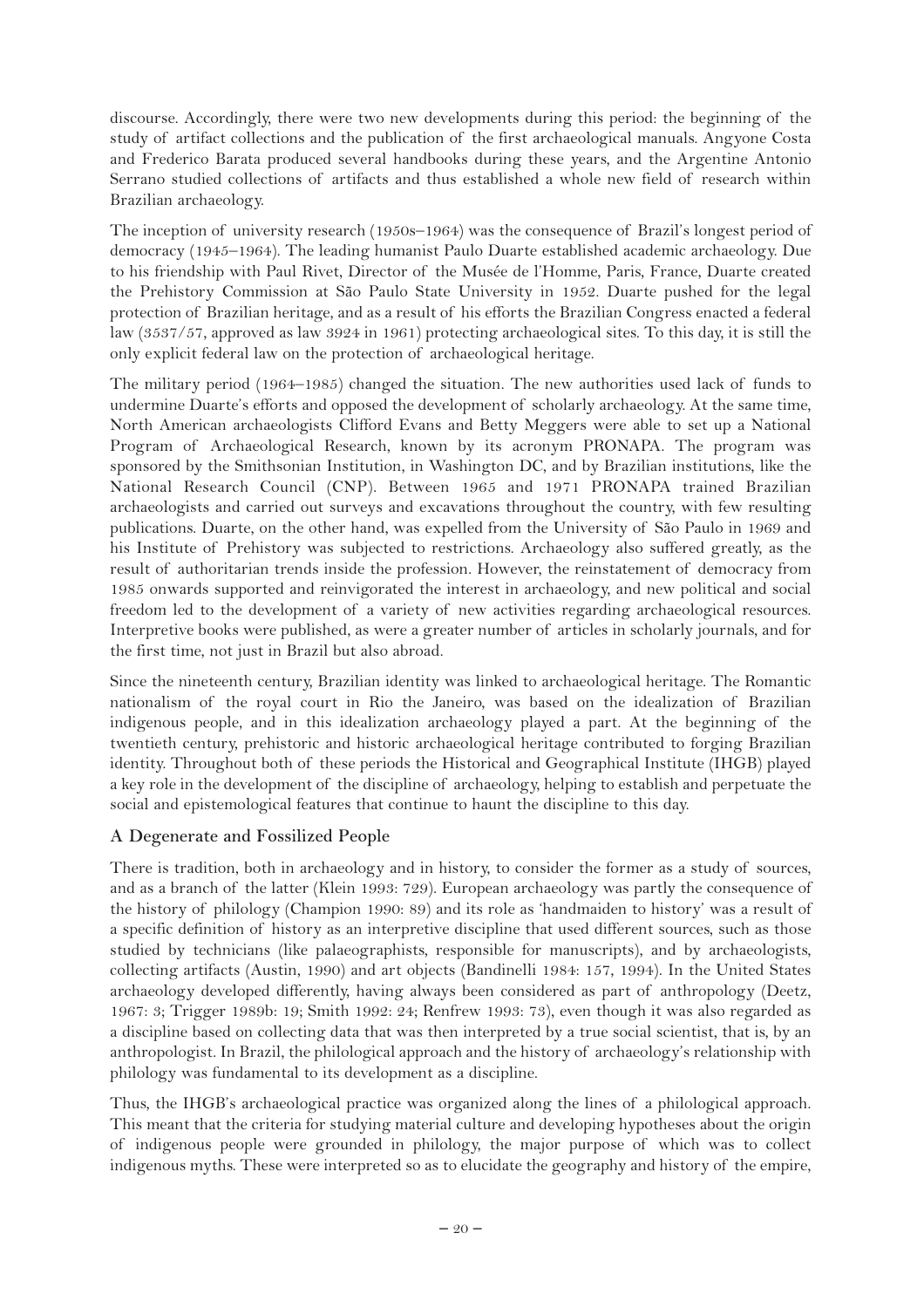the history of the oldest settlements on the 'Brazilian continent', the migration routes of Brazilian 'natives', and history of the Native People who had inhabited Brazilian territory for a long time. Thus, according to Manoel de Araújo Porto Alegre (1865: 70), if the echoes of ancient historical traditions could be heard in the sound of indigenous languages, archaeology should be able to discover something about the origins of Brazil's indigenous people and their migration patterns.

In this way, if indigenous myths described a particular immigration route, for instance, of the Tupis and Guaranis as coming from North America, the Andes or the Amazon Basin, then these myths were comparable to reliable historical sources. Thus, the IHGB as the product of European historical and archaeological thought: linguistic evidence could be used to verify historic events (Malina and Vasicek 1997: 33–34). The chronicles of the colony and naturalists' narratives were likened to indigenous myths. This comparative method was used to verify the criteria of hypotheses about the origins and occupations routes of indigenous people. The IHGB used a philological *corpora*, a set of myths and historical texts, as the basis for an archaeology that would to enable them to interpret indigenous cosmologies and material culture.

Along with this philological approach, two leading naturalists established pervasive concepts about indigenous groups. The first of them, previously mentioned, was Peter Wilhelm Lund, who concluded that Brazil was the oldest continent on the planet, and that the 'American race' had previously inhabited it when *'the first rays of History had not arrived yet in the horizons of the Old World'* (1844: 338–342). Lund based the antiquity of 'American race' on evidence from his palaeontological excavations in Lapa do Sumidouro, where he found human and animal fossils in the same context. He used comparative anatomy and chemical analyses to prove the authenticity of the fossils (1842: 82, 1844: 336–367, 1950 [1844]: 469). His geological assessments on the fossils' depositions in the geological layers of the caves led him to believe in the contemporaneity between the 'American race' and the ancient fauna (1950 [1844]: 474-483).

Lund used James Cowles Prichard's anthropological taxonomy and examined the indigenous material culture in an attempt to measure the level of civilization of Lapa do Sumidouro's people. He classified them according to their race, customs and *'intellectual perfection'* (1842: 44–45). Thus, he concluded that the skulls of Lapa do Sumidouro had defective substratum for intelligence, although they showed similarities with the Egyptian mummies (1842: 85). According to Lund, nobody could expect any kind of progress in arts and industry from a people whose anatomical configuration was so defective. He used other evidence, such as the rude axes and barbarian stone tools found among the human fossils (1842: 86) to support his conclusions.

Lund asserted that 'the American race' had maintained long-standing traditional survival patterns. He argued that the fossils of Lapa do Sumidouro, dating from the last 3,000 years, were evidence of a long tradition of hunting and gathering by the indigenous populations of South America. He described the still living indigenous to be as frozen in time as their deceased ancestors: they were living fossils. They were firmly fixed in a natural state that lacked any interest in, or impetus towards, progress and development.

Karl Friedrich Phillipp von Martius (1794–1868) developed the other pervasive concept about indigenous groups (1907 [1832], 1905 [1838], 1844) and a novel (1992 [1831]). This German naturalist described indigenous people as a degenerate race. Von Martius agreed with Lund: the indigenous population were fossil people. However, they have been permanently stagnating, but in fact, their development had actually regressed. *Indeed, the indigenous bodies were a calcified surface by degeneration.*

For von Martius there was one *'general weakness in the organization of red race'*. Indigenous people were only a cog in the gears-of the world, they performed a passive role in the history of mankind (1907 [1832]: 81–82, 1905 [1838]). Consequently von Martius claimed that it would be impossible to assimilate them into a modern society. The Brazilian monarchy could not rescue the indigenous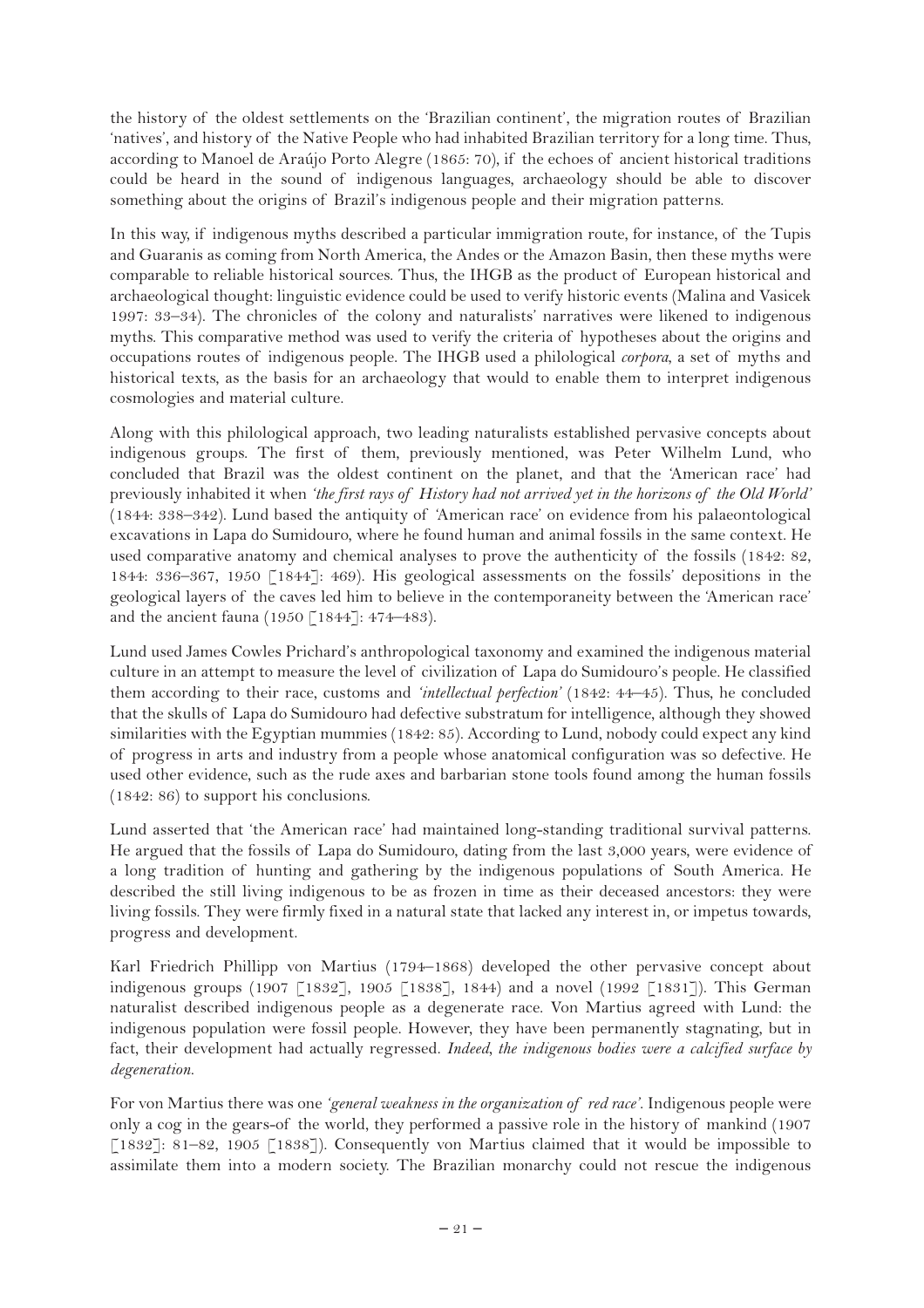population and elevate them to a civilized level. But could the monarchy reinvigorate these degenerate people? Von Martius argued that to accomplish this it would be necessary to mix indigenous people with Europeans or the 'white race'. He advised that the future aim of the Brazilian empire should be to promote such a healthy racial mix. It had to be nurtured among the *'lowest classes'* at first, and as a result, the *'highest classes'* would become more strong and vigorous in the future if they then mixed themselves with the improved *'lowest classes'* (1844: 391).

On the other hand, according to von Martius, the monarchy should also save indigenous people as sources for the writing of the primitive history of Brazil. Thus, von Martius advised the staff of IHGB to uncover the stages of development of a civilization that should be found, around the Tocantins, Xingu and Araguaia Rivers. He emulated the archaeological quest of Benigno José de Carvalho e Cunha', who had been trying to discover an abandoned city in the forests of Bahia (1844: 392–395).

For von Martius, the indigenous people of Brazil must have belonged to a great civilization which had colonized all of South America. This argument was based on several premises. Von Martius considered the monumental buildings of Central America and Mexico as aesthetically majestic in form. He classified the indigenous Tupis as a civilized people, regarding them as the predominant people among the indigenous of Brazil, who were the descendents of people from north of Brazil, from Meso-america, who had occupied Brazil entirely, conquering and subduing whatever barbarian races that had been there. However, the Tupis and the indigenous people of Central America and Mexico then mingled with inferior races and thereby degenerated. Moreover, the constraints of the Brazilian tropical climate had also weakened them and contributed to the degeneration process (1907 [1832]: 17–18, 80–82).

These concepts, of Brazilian indigenous people being both degenerate and fossilized or unchanging, organized the interpretive framework of the archaeology of the IHGB. Indigenous groups were simultaneously conceived as natural, symbolic and economic subjects. If indigenous groups were natural subjects, but also members of a defective race whose culture was fossilized, then they could be symbolic subjects too. They furnished the IHGB with a set of myths, a material culture and a lexical universe that could be decoded to provide details of their level of civilization, and perhaps of their monumental past. The staff of the IHGB believed that there had been a civilized side to indigenous people although they were now only a *'ruin of people'*, in von Martius' terms (1844: 395). The search for the civilized indigenous groups worked to define and classify them into the strict racial hierarchies that shaped the empire, and it allowed Brazilian archaeology to dismiss or depicted them as part of the historical discourse that was fundamental to the creation of a national identity. This effort to understand the civilized side of indigenous groups characterized them as economic subjects as well. The staff of the IHGB intended to use criteria based on levels of civilization to select the indigenous groups best suited to be used as a labour-force. The idea was to distinguish the most useful indigenous groups, from the more docile groups, as part of the ongoing colonization of the Brazil.

On these grounds, epistemologically guided by the philological approach, Brazilian archaeology provided interpretations about the origins, migrations and the material culture of indigenous people.

### **The Old World in the New World**

The IHGB had specific use for indigenous or native material culture. As Januário da Cunha Barbosa, former secretary of IHGB, wrote in the first issue of *The Brazilian Journal of Historical and Geographical Institute*, the 'archaeological objects' show us 'the conditions of civilization, industries and customs of the Indians' (Barbosa 1839a: 142). Thus the IHGB assessed indigenous peoples' levels of civilization using artefacts. Indigenous people could be living fossils or 'ruined' people, and remnants of a tropical civilization. By the same token, they were also regarded as barbarians, by their contemporary conditions. Was it possible to rehabilitate them, for the sake of the history of the Brazilian nation? It was possible that they could be valuable sources of information about other more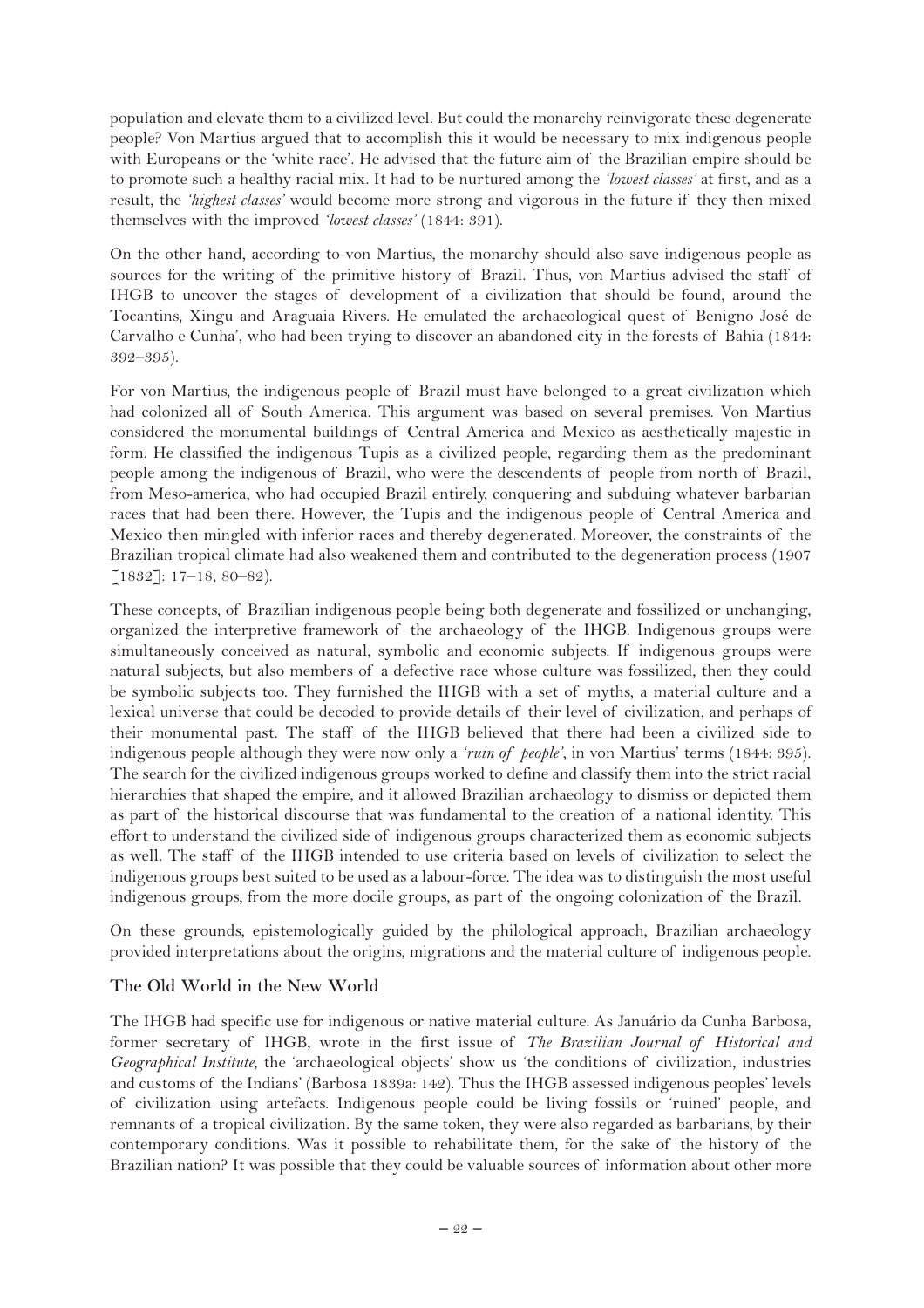civilized cultures. Here Brazilian archaeology, was like a numismatist and a coin, regarding indigenous people like coins, with inscriptions on them that would provide evidence about their origins.

These live 'archaeological objects' could demonstrate whether indigenous groups were ancestors of the Jewish people, an American Adams, or antediluvian men. They could thus prove the biblical hypothesis about the settlement of Brazil: the Indian as an inhabitant of one geographical space that had been a tropical paradise, the Indian as a son of monogenism. But perhaps the live 'archaeological objects' would prove to be more civilized than first thought, as though civilized behaviour could be glimpsed under the dirt and patinas covering a coin. Archaeology could then polish and elucidate this reverse side of the coin. The live 'archaeological objects' would then reveal their primordial brilliancy and be able to recount, once again, their long transmarine voyages and migrations. The live 'archaeological artefacts' might be able to prove the Mediterranean hypothesis about Brazilian settlement: the Indian as ancestor of the early navigators of the Ancient World: Phoenicians, Greeks, Egyptians and others, or the Indian as ancestor of modern Europeans, the descendents of involuntary migration, an oceanic accident, of winds and currents winds that had marooned European civilization in Brazil long before the arrival of the Portuguese in the 16th century.

The IHGB staff also believed that the live 'archaeological objects' could still contain, fragmentary but the empirical traces of Cuvier's theory, evidence of a catastrophe that would illustrate the degeneration of Mediterranean civilization among Indians. However, evidence of this ancient civilization could be found in the forests anyway, perhaps some Greek columns with its volutes corroded by the hard weather of the tropics. The Indian would be now a naked Greek. Moreover the rock paintings could be cuneiform writing, hieroglyphs stamped onto the granite of the caves. According to Manoel Ferreira Lagos, the rock paintings would be decoded by a Brazilian François Champollion (Lagos 1844: 538). Indigenous groups were perhaps the sons of Phoenicians who had unfortunately forgotten the alphabet (Barbosa and Alegre 1839).

The live 'archaeological objects' could help to demarcate the geopolitical unity of the Brazilian nation. As tangible elements from regions whose locations were far from the centralized power of the empire, the live 'archaeological objects', with their primitive materiality, could help to fix national boundaries. In this way the main role of the indigenous people as live artifacts was to help to consolidate the empire's geopolitical limits before claims to territory by other Latin American republics were made. Along with the evidence from the live indigenous artifacts, the marble standards fixed along Brazil's seaboard by Portuguese colonizers, according to Varnhagen, could also be used to draw the geographical unity of nation (Varnhagen 1849: 374). The living human fossils would settle scientific marks on the national soil likewise. As evidence of the 'oldest continent of the planet', the live human fossils would confer one universal background and historical prestige to the nation. They could provide the authentication, by means of science, a kind of birth certificate for Brazilian geopolitical boundaries.

The IHGB was not the only archaeological organization to search for the stages of civilization in the Americas in this manner. The Northern Antiquarian Society, an institution with which the IHGB kept in permanent contact, believed that the Scandinavians had colonized parts of Greenland and Northern America in the tenth century (Rafn 1840), a thesis that was well received in Brazil and as well as in the United States (Horsman 1981: 181). Other institutions produced sagas about European civilizations in America. The Ethnological Society of Paris argued that it was possible that Europeans had colonized America before Columbus's arrival (Warden 1843). Spain too had come up with similar epic stories. Hernández Sanahuja, the first Spanish archaeologist to use the stratigraphic method in excavation, a member of Royal Academy of History and the Tarraconense Archaeological Society, believed that Egyptians had colonised Spain (Remessal et alli. 2000: 37–41). Archaeological remains were evidence for all sorts of civilizations found all over the Americas (Díaz-Andreu 1999: 169–171). Until the end of the 19th century, in the United States, the moundbuilder archaeological sites were regarded as evidence that a civilized race (Greeks, Vikings and others) had occupied the American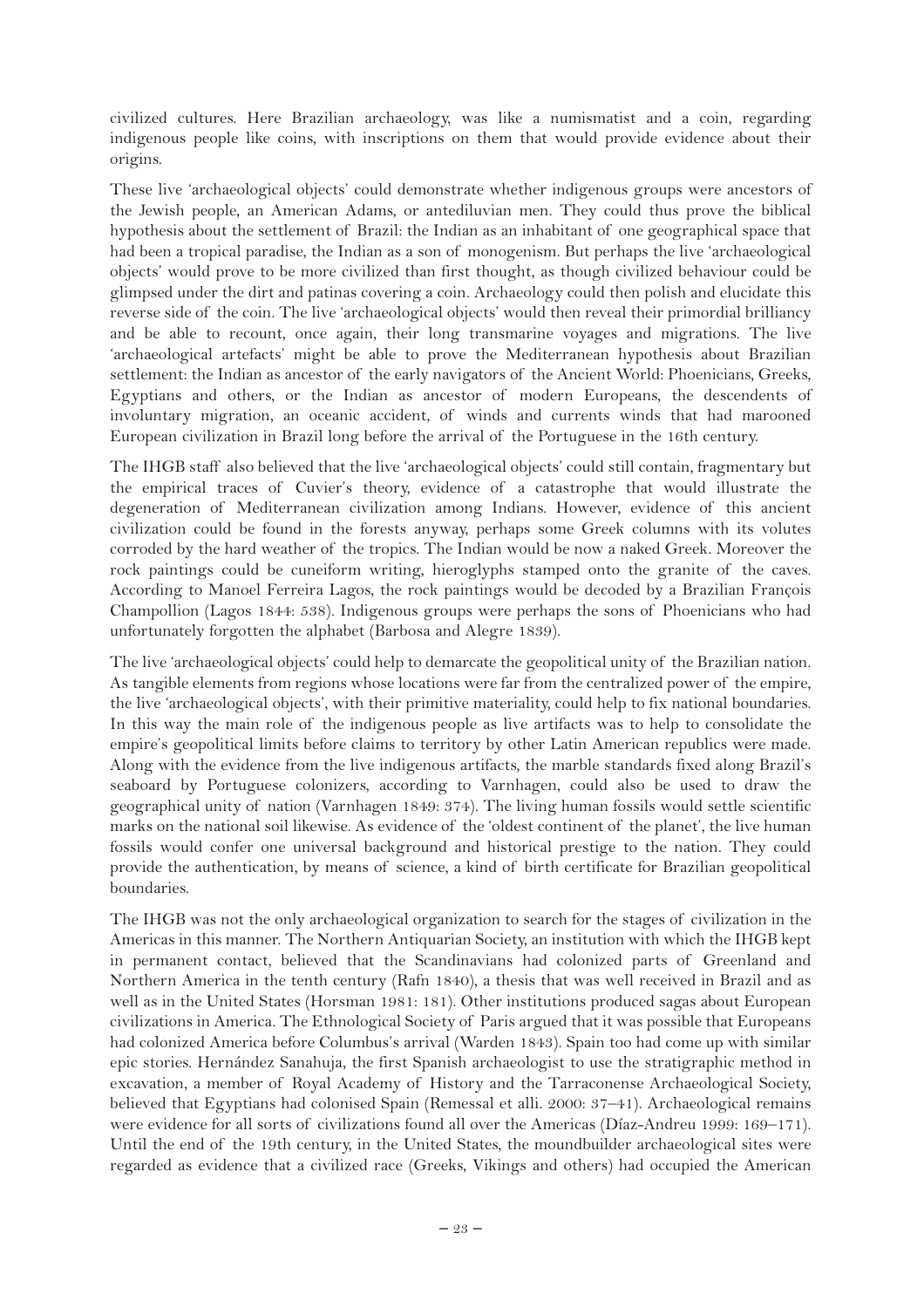territory (Trigger 1980, 1985, 1990: 104–108; Hinsley 1985: 51).

Therefore, the archaeological practice of the IHGB was related to mainstream of international archaeology right from the start, although it did not use stratigraphic excavation at the same time that it was used in France, England and Scandinavia. In 1866 the IHGB was invited to participate in the Historical and Archaeological Congress in Antwerp, Belgium, where its staff would be able to present a written report on Brazilian Archaeology.

### **The Monarchy and the Indigenous Past**

For the staff of the IHGB archaeology embodied the political order, defining the social position of Brazil's indigenous people within the nation-building process. Archaeology, in establishing the 'noble' ancestors (Phoenicians, Greeks, Europeans, etc) of indigenous groups, could incorporate them into the overall picture of civilized nations of the world. In a society where noble titles were distributed, the fossilized 'races' who were integrated into it had to be 'noble' too, even if their 'noble' character was lost among fragmented prehistoric materials.

We can thus conceptualize the archaeological practice of this period as a nobiliary archaeology. Archaeology reconstituted the fragments of material culture, and gave them a voice and a form to become part of the historic discourse, that was recognised by the social elites of the country. The indigenous past could be used as a mirror to the 'white race'. If indigenous people, members of an ancestor civilization, had once been creative in the past they could also be part of the new empire and civilization to be built by the enlightened elite of Brazil. In a society where images of indigenous people were included in its emblems, where the indigenous names baptized the genealogy of an aristocratic family, it was not a surprising that archaeology was confused with heraldry and that it helped to reconstitute the genealogy of the nation, as reflected by the material discourse in the galleries of the Brazilian National Museum (Lopes 1997: 117–119).

There were galleries in National Museum with Egyptian mummies and Mediterranean artifacts, reminders of the civilized origins of the monarchy and its supporters. In other galleries there were collections of the artifacts of the 'savage races', reminders of the inferiority of the 'uncultured Africa' and the need for indigenous people to be domesticated. Indigenous artifacts were even displayed beside Egyptian mummies, since they verified the Mediterranean and Biblical hypotheses about the settlement of Brazil, and since they portrayed, as archaeological texts, the messages of European cultures.

Therefore, the quest for the vestiges of civilization was not like groping in the dark, blindfolded, searching for the monuments that embodied the civilized soul of the nation. There was concern for the finding the empirical evidence, for the monumental artifact that should became visible in order to become an archaeological document. The staff of the IHGB ran away from the 'Walter Scott's antiquarians' (Barbosa and Alegre 1839: 99), and eschewed the counterfeiters of inscriptions and archaeological artefacts. On the other hand, the search for archaeological monuments, as in the case of the Benigno José de Carvalho e Cunha's scientific expeditions, could, according to Januário da Cunha Barbosa (1841), find and claim wealthy new land for the state.

Benigno José de Carvalho e Cunha, in pursuit of the elusive abandoned city, explored the unknown forests of Brazil (Barbosa 1841: 527–528). Thus, in one petition sent to Emperor Pedro II in 1841, the IHGB solicited the monarch's financial support of Benigno José de Carvalho e Cunha's scheme, emphasizing the strategic advantages of the expedition: this archaeological investigation would contribute to the civilization of the interior of the country, that is, it would map its mineral treasures and it would open new lands to agriculture.

### **Archaeology and Geostrategy**

Our aim has been to analyze the IHGB's archaeological practice from a post-colonial perspective.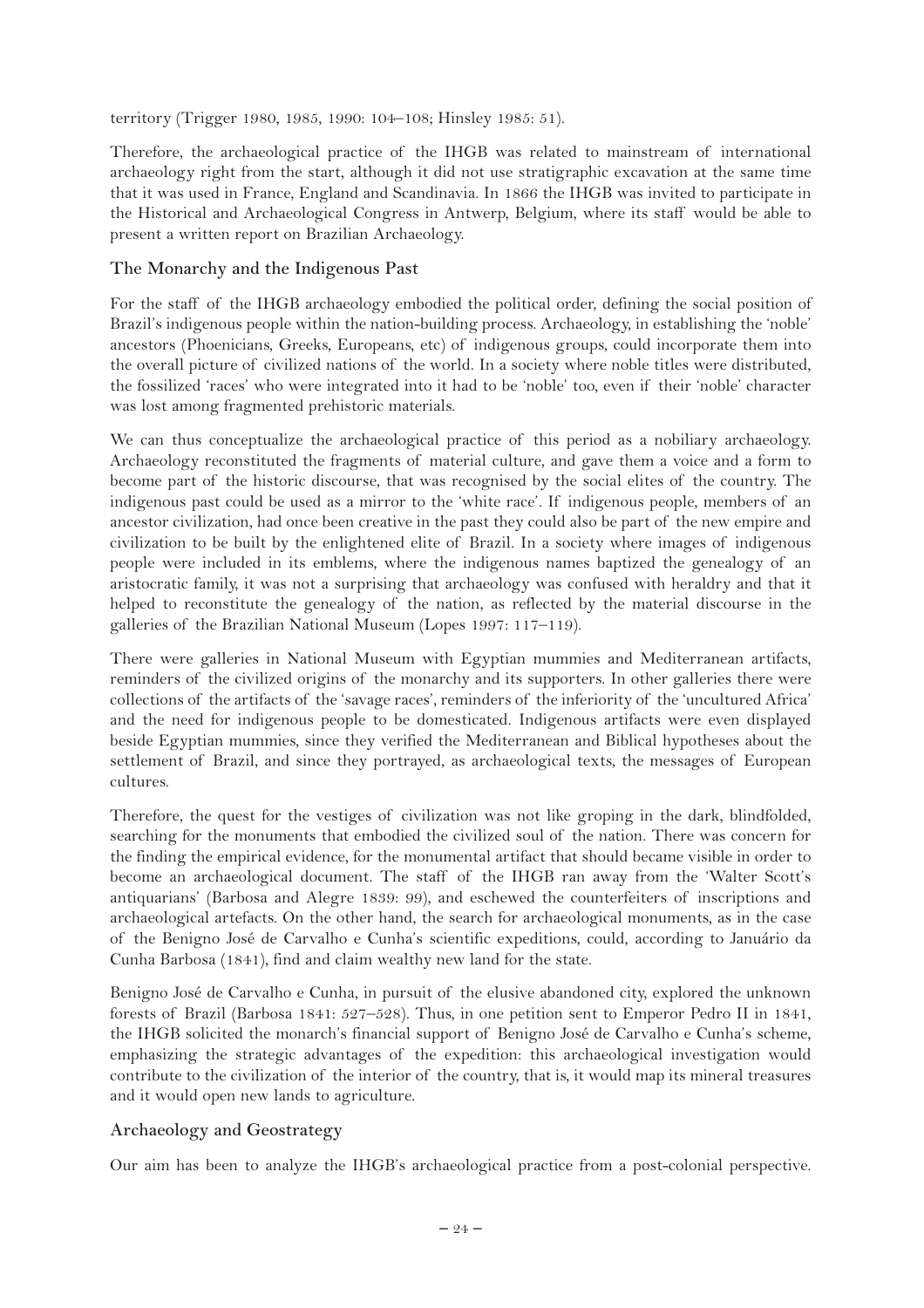Colonial discourse is, according to Homi K. Bhabha, an apparatus of power, a system of representations, a regime of truth that has the purpose of constructing the colonized as a degenerate people, in order to vindicate the conquest and to establish systems of administration (Bhabha 1995: 70). At the same time, colonial discourse is also ambivalent, it constructs stereotypes and contradistinctive images between the colonized and the colonizer (Bhabha 1995: 75–84).

Thus, when the IHGB's staff classified indigenous people as degenerate and as live fossils, they also emphasized how indigenous culture was different from their culture: from Western culture. The nebulous definition of indigenous intelligence as inadequate for civilized behaviour became concrete in authentic documents. The intelligence of indigenous people was measured materially by fossils and archaeological artifacts. The IHGB had 'tangible evidence' about 'indigenous inferiority', about the weaknesses of indigenous people being caused by the tropical climate. Indigenous people were a degenerate people, frozen at a point in their own history that had once shown signs of civilization.

This assessment founded a politic of identity. The IHGB's staff constructed one radical division between 'whites' and indigenous people, between what they conceived of as homogeneous 'races'. Indigenous people could figure in the historical representation of the nation, since their legacy, i.e. their archaeological and ethnographical artefacts, were evidence of their more majestic past. With regard to the live fossils, that were permanently hunting and fishing, the monarchy should integrate them into colonial society, and turn them into ductile people (Barbosa 1839b: 1840).

Brazilian territory, particularly its interior, should be civilized. The annexation of the interior of Brazil was an imperative, and these regions were declared to be *terra nullius* (land belonging to no one). To civilize this territory using indigenous people, it would be necessary to implement healthy miscegenation, to blend them with European colonists, as recommended by the author of the epic *Confederação dos Tamoios* (1856), Gonçalves de Magalhães (Ferreira 2005). But if the indigenous people who inhabited these regions were an obstacle to civilization, they should be overwhelmed or exterminated, as suggested by the official historian of the empire, Francisco Adolfo Varnhagen, and by Gonçalves Dias, the leading national poet (Ferreira 2003, 2005).

The nobiliary archaeology was anchored in a geostrategy, its major role to spread civilization over the interior of the country and civilize the indigenous population. Forging itself from scientific expeditions, archaeology was closely related to geography, to exploring resources, to cartographic exercise, to the mapping the territory and its populations. Archaeological expeditions comprised a double-edged hermeneutic: cartography of the resources to be exploited by the state; topography of the soul of the indigenous people , surveying their practices and customs.

### **Conclusion**

In Brazil, archaeology was a science that helped with the occupation and colonization of the country, with the triumphant advance of imperial civilization through the jungle. It was similar colonial practice in other parts of South America. In Argentina, for example, between 1879 and 1881, the national government sent several military expeditions to the enormous Pampas and Patagonia territories, as part of the so-called 'Conquest of the Desert', to areas that were inhabited by Mapuche and Tehuelche indigenous people. Some scientists accompanied these expeditions and collected archaeological and ethnographic material, as well as the heads of dead indigenous people, for bioanthropological studies. Following military conquests, the British developed a rail network across these territories, centered around Buenos Aires, and the La Plata Museum (one of the largest museums in South America) was constructed to store and exhibit the recent achievements of the government and the scientists (Politis 1995: 199).

In Brazil, the imperial social elite wanted to expurgate the history of 'fossilized' indigenous people, and produced an illustrated historical epic with Mediterranean artifacts, and a lost civilization like Rome or Greece in the jungle. The post-colonial critique has shown us that archaeology promoted colonial domination, racial segregation and the inculcation of Western 'superiority' (Bernal 1987;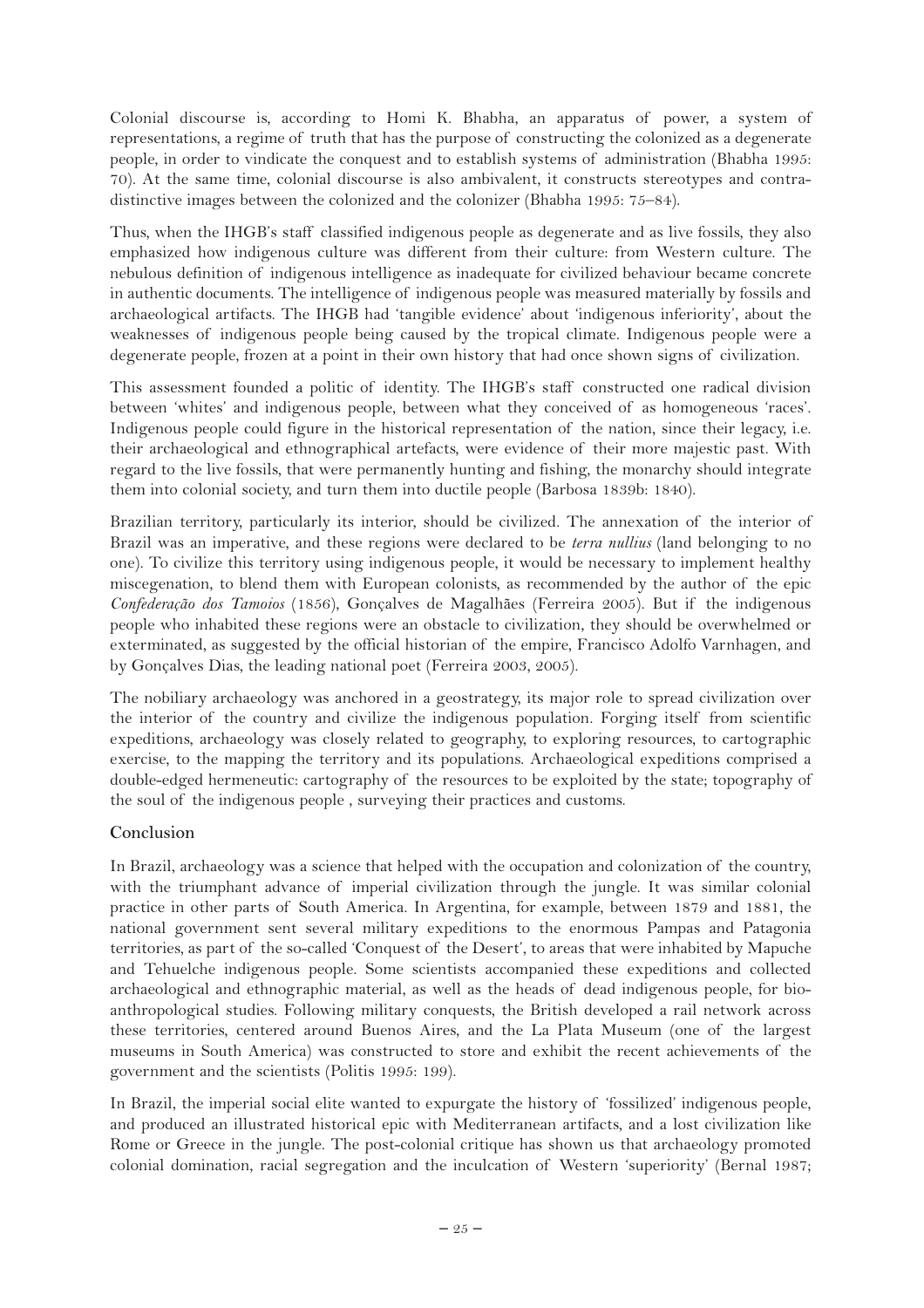Hingley 2000). Archaeology was an interpretive tool to manufacture a civilization opposite to that of the barbarians, and a powerful instrument to construct nations and modern empires (Patterson 1997: 87–91). The Brazilian imperial elite regarded themselves as the owners of a Classical past, as inheritors of a superior civilization. Using archaeology they classified indigenous people as degenerate, defining them as the 'Others' of the nation. The imperial elite regarded themselves as the patricians of a new Rome or Greece spreading civilization over the interior of continent. The aristocratic roots of archaeology continued as an implicit interpretive framework for quite a long time in Brazil.

**Acknowledgements:** We thank several colleagues: David Austin, Martin Bernal, Tim Champion, Fábio Adriano Hering, Richard Hingley, Siân Jones, Laurent Olivier, Thomas Patterson, José Alberione dos Reis, Bruce G. Trigger, Peter Ucko. We acknowledge the institutional support of the Strategic Studies Centre (NEE/UNICAMP), São Paulo State Science Foundation (FAPESP), Brazilian Science Foundation (CNPq). The ideas are our own and we are therefore solely responsible for them.

#### **References**

- Alegre, Manoel Araújo Porto and Januário da Cunha Barbosa. 1839. Relatório sobre a Inscrição da Gávea. *RIHGB* (1): 98–103.
- Alegre, Manoel de Araújo Porto. 1856. Seção Etnográfica e Narrativa de Viagem. *RIHGB* (19): 68–74.
- Austin, D. and Thomas, J. 1990. The 'Proper Study' of Medieval Archaeology: A Case Study. In D. Austin and L. Alcock (eds.) *From the Baltic to the Black Sea*, pp. 47–78. London: Unwin Hyman.
- Bandinelli, R. B. 1984. *L'arte clássica. Arte greca. Ritratto*. Rome: Riuniti.
- Barbosa, Januário da Cunha. 1839a. Lembrança: do que devem procurar nas províncias os sócios do Instituto brasileiro, para remeterem à sociedade central do Rio de Janeiro. *RIHGB* (1): 141–143.
- 1839b. Se a introdução dos escravos africanos no Brasil embaraça a civilização dos nossos indígenas, dispensado-se-lhes o trabalho, que todo foi confiado a escravos negros. Neste caso qual é o prejuízo que sofre a lavoura brasileira. *RIHGB* (1): 159–169.
- 1840. Qual seria o melhor sistema para colonizar os Índios entranhados em nossos sertões; se conviria seguir o sistema dos jesuítas, fundado na propagação do cristianismo, ou se outro do qual se esperem melhores resultados do que os atuais? *RIHGB* (2): 3–18.
- 1841. Relatório dos trabalhos do Instituto no terceiro ano social. *RIHGB* (3): 521–537.
- Bernal, M. 1987. *Black Athena: The Afroasiatic Roots of Classical Civilization*. London: Free Association Press.
- Bhabha, Homi. K. 1995. *The Location of Culture*. London: Routledge.
- Champion, T. C. 1990. Medieval Archaeology and the Tyranny of the Historical Record. In D. Austin and L. Alcock (eds.) *From the Baltic to the Black Sea*, pp. 79–95. London: Unwin Hyman.
- Daniel, G. 1950. *A Hundred Years of Archaeology*. London: Duckworth.
- Deetz, J. 1967. *Invitation to Archaeology*. New York: Natural History Press.
- Diaz-Andreu, M. 1999. Nacionalismo y Arqueología: Del Viejo al Nuevo Mundo. In P. P. A. Funari et al. (eds.) Anais da I Reunião Internacional de Teoria Arqueológica da América do Sul. *Revista do MAE*, Suplemento 3: 161–180.
- Ferreira, L. M. 2003. Gonçalves Dias: arqueólogo e etnógrafo. In M. A. Lopes, (org.) *Grandes Nomes da História Intelectual*, pp. 456–464. São Paulo: Contexto.
- 2005. Footsteps of the American Race: Archaeology, Ethnography and Romantism in Imperial Brazil. In P. P. A, Funari et al. (eds.) *Global Archaeological Theory: Contextual Voices and Contemporary Thoughts*, pp. 337–352. New York: Kluwer Academic.
- Funari, P. P. A. 1999. Brazilian Archaeology: A Reappraisal. In G. Polits and A. Benjamin (eds.) *Archaeology in Latin America*, pp. 17–39. London: Routledge.
- 2002. Class Interests in Brazilian Archaeology. *International Journal of Historical Archaeology* (6) 3: 209–216.
- Hingley, R. 2000. *Roman Officers and English Gentlemen: The Imperial Origins of Roman Archaeology*. London: Routledge.
- Hinsley, C. M. 1985. From Shell-Heaps to Stelae: Early Anthropology at the Peabody Museum. In G. W.